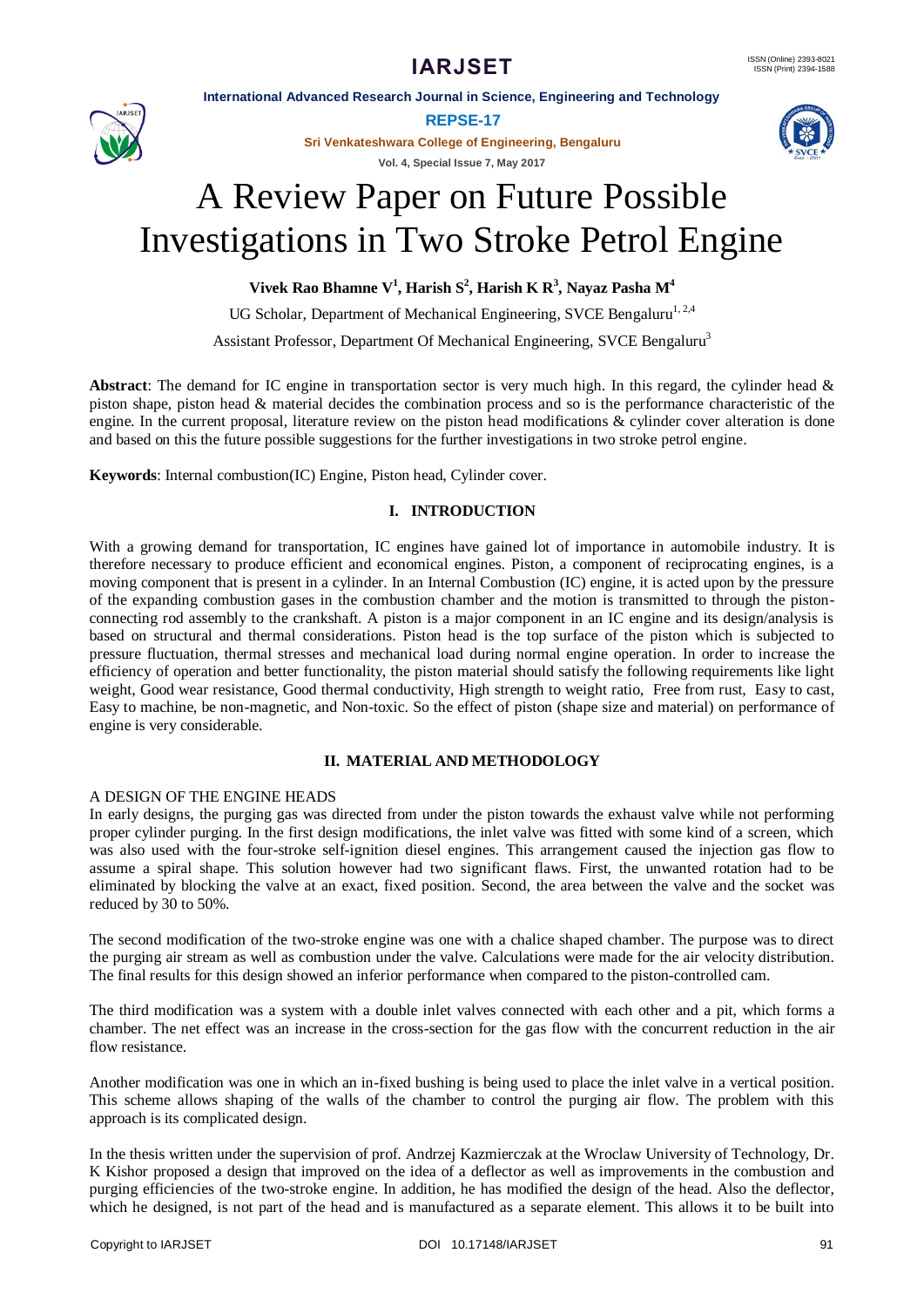# **IARJSET**

#### **International Advanced Research Journal in Science, Engineering and Technology**



#### **REPSE-17**

#### **Sri Venkateshwara College of Engineering, Bengaluru**





different shapes as well as using different materials of construction. Such approach to the manufacture of the deflector also simplifies its servicing when removed from the engine, thus reducing the costs of service or maintenance. The deflector is attached by a screw and placed into a special pit assuring its exact position as well as immobility under the pressure of the flowing gases. Along the axis of symmetry, he has placed the location for the spark plug. This construction allows the gas to be directed at the spark plug thus assuring a more complete combustion process carried out the investigations on Bajaj 150cc scooter engine using various blends of ethyl alcohol and methyl alcohol with petrol and also pure alcohol. They reported that there was an overall improvement in engine performance. However, some modifications were required to be incorporated to run the engine with pure alcohol. Being a good conductor of heat that promotes combustion, copper coating on piston crown increased combustion stabilization and improved the performance of the engine. Maji et al. conducted an experiment and found that, methanol blended gasoline (90% methanol +10% gasoline) when used as a fuel in a two-stroke si engine gave rise to abnormal combustion even at a low compression ratio. Pankhaniya et al. conducted an experiment to study the effect of methyl alcohol blend when being used as fuel in an SI engine. These performance tests were conducted at an engine speed of 2000 rpm and variable load condition, using various blends of M0 to M20 fuels and reported improved performance. Murali Krishna et al. evaluated the performance of four-stroke, single cylinder SI engine. With methyl alcohol blend in various configurations of the engine

This section deals with fabrication of copper coated engine, description of experimental set up and definition of used values.

In the copper coated engine, by flame spraying technique, a high thermal conductive catalytic material like copper was coated on the top surface of piston crown. For 100μ thickness, nickel-cobalt-chromium bond coating was sprayed. On this coating, for another 300μ thickness, an alloy of copper (89.5%), aluminium (9.5%) and iron (1%) was coated with a METCO (Trade name of the company) flame spray gun. The bond strength of the coating was so high that it does not wear off even after operating it for 50 hrs continuously.

An air-cooled single-cylinder 2.2 kW BP two-stroke SI engine with a rated speed of 3000 rpm was provided with an electrical swinging field dynamometer for the measurement of brake power (BP). The fuel consumption, speed, torque, air flow rate and exhaust gas temperature were measured with digital electronic sensors. A pressure-feed system provides the engine oil. Performance parameters of brake thermal efficiency (BTE), exhaust gas temperature (EGT) and volumetric efficiency (VE) are evaluated at different values of brake mean effective pressure (BMEP) of the engine. Brake specific energy consumption was determined at full load operation of the engine. Experiments were carried out on CE with pure gasoline and copper coated engine (CCE) with methanol blended gasoline (gasoline-80%, methanol-20% by volume]. were measured with digital electronic sensors. A pressure-feed system provides the engine oil.

Definitions of used values

Brake mean effective pressure: It is defined as specific torque of the engine. Its unit is bar.

(1) BP = 
$$
BMEP*105*L*A*n*K
$$
  
60000

BP =Brake power of the engine in kW;

BMEP= Brake mean effective pressure of the engine in bar  $L=$  Stroke of the piston in m, A= Area of the piston =  $(\pi D2)/4$  Where D= Bore of the cylinder in m, n= Effective number of power cycles= N, where N=Speed of the engine  $= 3000$  rpm,  $k = no$ . of cylinders  $= 1$ 

Brake thermal efficiency (BTE); It is the ratio of brake power of the engine to the energy supplied to the engine. Brake power was measured with dynamometer. Energy supplied to the engine is the product of rate of fuel consumed (mf) and calorific value (cv) of the fuel. Higher the efficiency betters the performance of the engine is.

# $(2)$  BTE = BP

$$
M_f^{\ast}C_v\\
$$

Brake specific energy consumption (BSEC): It is measured at full load operation of the engine. Lesser the value, the better the performance of the engine is. It is defined as energy consumed by the engine in producing 1 kW brake power. When different fuels having different properties are tested in engine, brake specific fuel consumption is not the criteria to evaluate the performance of the engine. Peak BTE and BSEC at full load are important parameters to be considered to evaluate the performance of the engine.

## $(3)$  BSFC=  $1/BTE$

Volumetric efficiency: It is the ratio of the volume of air drawn into a cylinder to the piston displacement.